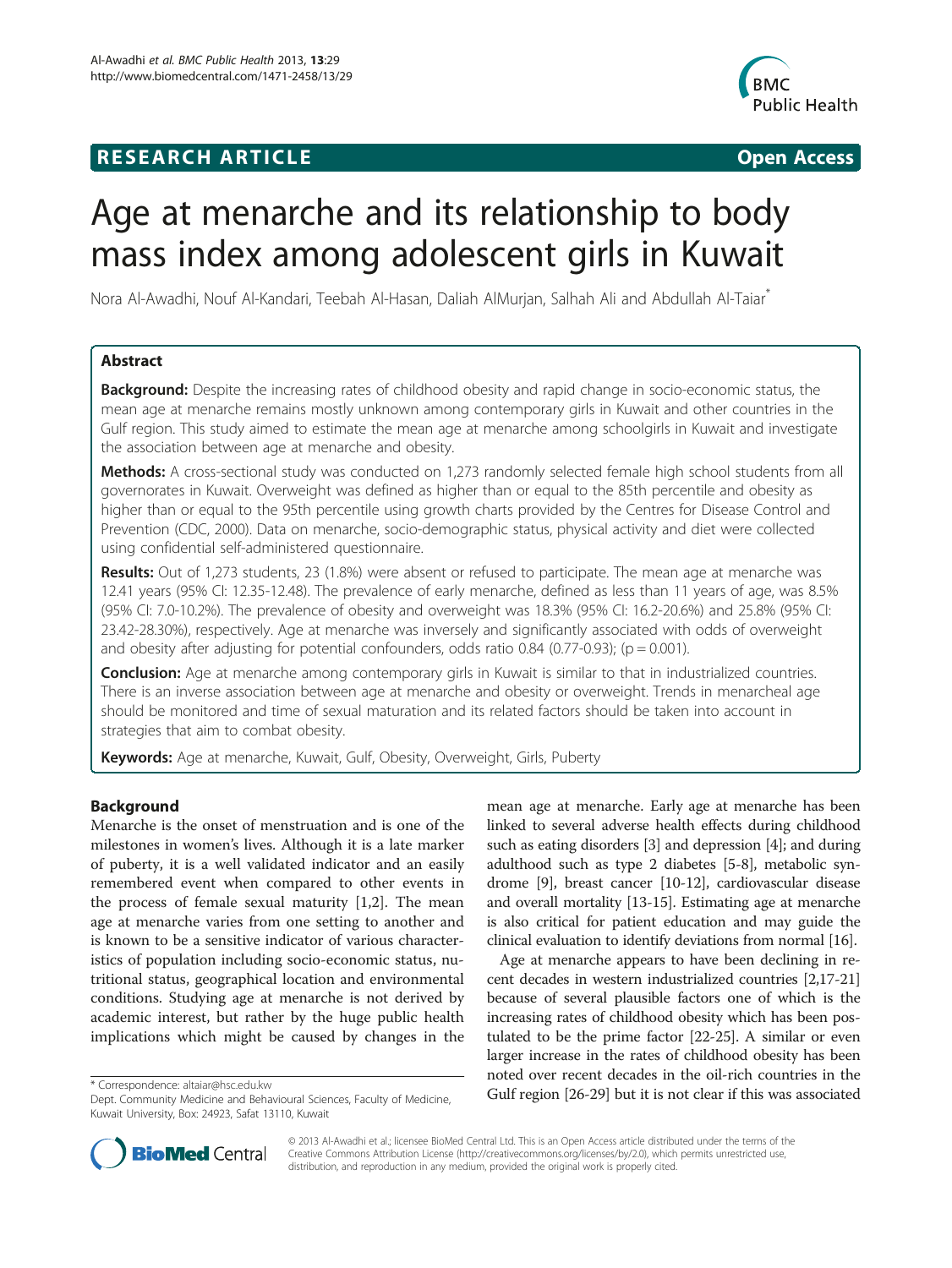with a decline in the age at menarche. Moreover, socioeconomic status, which is another determinant of the age at menarche, has changed dramatically in the area because of the increase in the oil revenues in recent years. The data on the mean age at menarche in industrialized countries are abundant but the data from the oil-rich countries in the Gulf region or the broader Middle East are scarce, and the age at menarche among contemporary girls remains practically unknown. We have conducted a cross-sectional study to estimate the age at menarche among girls in Kuwait and investigate the association between age at menarche and obesity or overweight.

## Methods

Kuwait is a small country with a total population of 3.4 million; with approximately 27% of the population under 20 years. There are 124,779 students enrolled in 114 high schools in Kuwait, 56.73% of whom are females. The study population comprises females attending public high schools in all governorates in Kuwait, which typically include females aged between 15 and 19 years. School enrollment for both females and males is extremely high in Kuwait, with an illiteracy rate of only 0.02% among Kuwaiti females aged 15–19 years.

Data on the age at menarche and potential confounders, including physical activity and dietary intake, were collected by self-administered questionnaires. Self-administered questionnaire was used rather than personal interview because cultural norms in the Middle East may prevent the discussion of this topic which is deemed to be sensitive [[30](#page-5-0)]. Particular attention was given to phrasing the questions regarding age at menarche. Three consecutive questions were prepared, including age at menarche, date at which menarche has occurred and, finally, school grade at which menarche has occurred. These three questions were used to validate the reported data on age at menarche. Data on dietary factors were collected including frequency of breakfasts, lunches and dinners not prepared at home per week, and frequency of fast food meals consumed per week; in addition to the daily intake (servings per day) of eggs, pasta or rice, salty snacks or sweets, carbonated beverages, dairy products, meats, fruits, vegetables and salad. Data were collected on physical activities such as the amount of time spent on running/jogging, biking, swimming, or other sports per week over the past year, the number of attended gym classes per week; in addition to the number of hours spent on reading/doing homework during weekdays and weekends, amount of time spent watching TV, using the computer or internet, and playing video games both during weekdays and weekends. The questionnaire was developed in English and then translated to Arabic. The Arabic version of the questionnaire was tested on 20 female students, who subsequently were not included in the study. The aim was to detect ambiguity and estimate the time required to fill the questionnaire. Only a few modifications were made after this process. In order to encourage more candid responses, participants completed the questionnaire in confidence with their peers unable to see their answers and all field workers were female senior medical students. We performed all anthropometric measures either in the schools' clinics or other private spaces in the schools. Height was measured to the nearest 0.5 cm with a portable stadiometer (SECA™). Weight was measured using a portable digital weight scale (Omron<sup>™</sup>) to the nearest 100 grams with shoes and heavy clothing removed.

In order to select a representative sample of female students at public high schools in all governorates of Kuwait, a multistage random sampling was used. A list of all public high schools in all governorates in Kuwait was obtained from the Ministry of Education. This was used to select a random sample of schools by using randomly generated numbers. In each governorate, the number of schools was selected according to the number of students required, which was based on the relative size of that governorate, judged by the number of adolescents in the age group (15–19 years). The average number of female students in each high school is approximately 350 students. In order to recruit the required sample (1300 female students), it was decided to recruit 25% of the students in each school, as a result, students were selected from 15 high schools. In each high school, we selected students using a systematic random sample with the list of students as a sampling frame. We used a calculator to generate a random number as a starting point, and then every fourth student was selected.

Data were entered and analyzed using Statistical Package for Social Sciences (SPSS) version 17. Body Mass Index (BMI) was calculated as weight (kg)  $\div$  Height<sup>2</sup> (m). BMIfor-age was calculated by means of weight, height, age, and gender, as determined by the growth charts provided by the Centers for Disease Control and Prevention (CDC, 2010) using inbuilt function in STATA StataCorp. Overweight and obesity were defined as more than or equal to 85th BMI and 95th BMI percentile, respectively, while underweight was defined as less than or equal to 5th BMI percentile. The term overweight in this study does not include obese girls. We calculated age at menarche by subtracting the date of birth from the date at which menarche has occurred; 533 (42.6%) participants were able to report the exact date. Those who were unable to report the exact date at which menarche has occurred reported their age at menarche and/or their school grade. Only 24 participants could not remember their age at menarche precisely and reported instead the school grade at which menarche was attained. We tested the differences in means by using Analysis of Variance (ANOVA) or Kruskal-Wallis as appropriate. The 95% confidence intervals for the mean age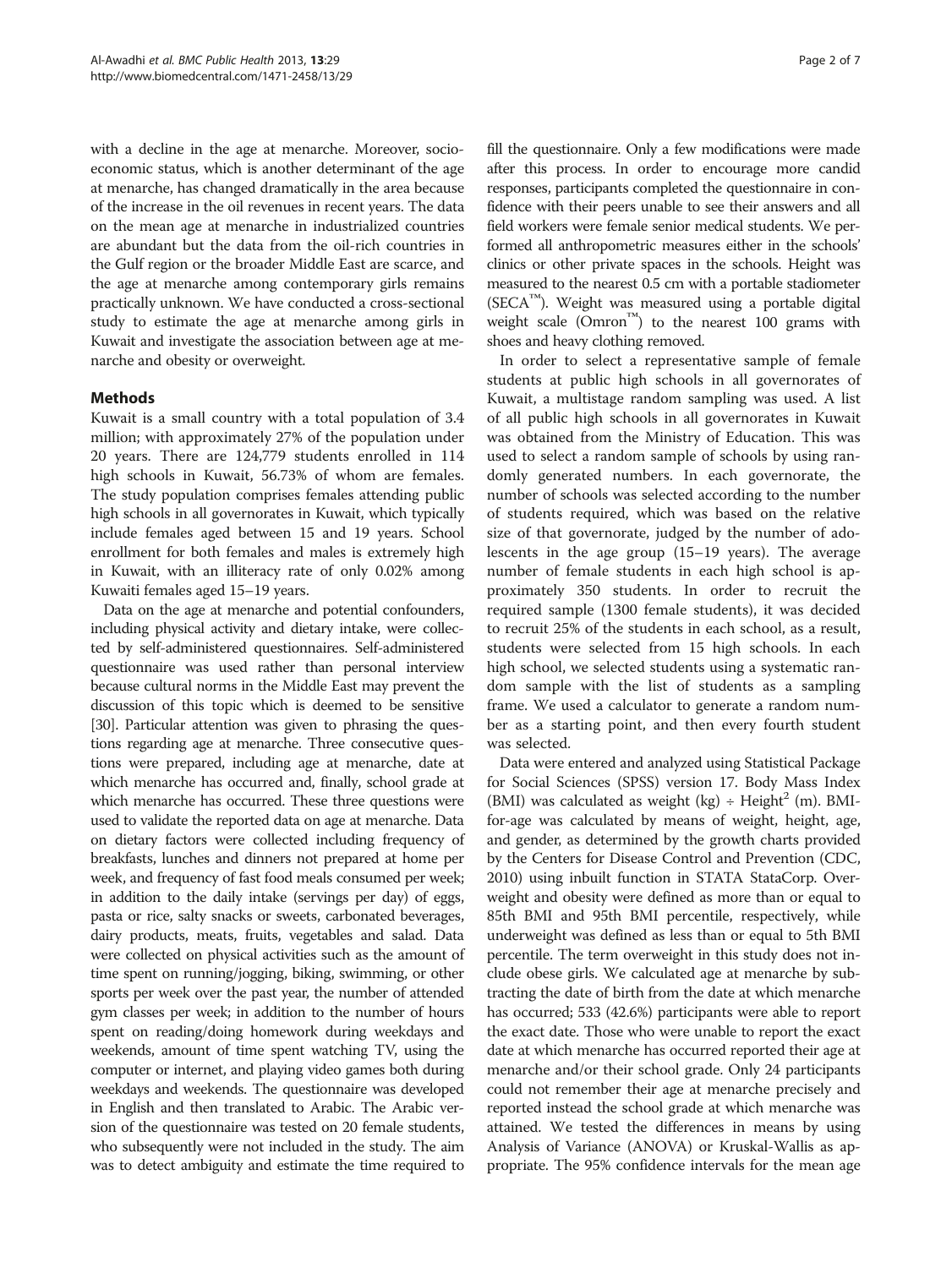at menarche and the prevalence of obesity or overweight were calculated by normal approximation and binomial distribution, respectively.

Unconditional binary logistic regression was used to investigate the association between BMI categories (obesity/overweight vs. normal or underweight) and age at menarche divided into tertiles while adjusting for various confounders. Confounding variables were categorized into three groups, namely, socio-demographic factors, physical activity and dietary intake factors. These groups of confounders were adjusted for, and their impact on the crude odds ratio was noted. Only factors showing significant association with the outcome in the univariate analysis were considered to be potential confounders. Statistical significance of the association between age at menarche and obesity or overweight was tested using the likelihood ratio test, comparing the model with and without the variable. The analysis was also repeated with age at menarche fitted as a continuous variable and the findings were reported in the text. Written informed consent was obtained from the participants and the approval of the Ministry of Education and the school principals were obtained. The study was ethically approved at the Department of Community Medicine and Behavioral Sciences, Kuwait University.

## Results

By the end of the study, 1,273 female students were selected, of whom 23 (1.8%) were absent or refused to participate. (Table 1) shows the socio-demographic characteristics of the study group. The mean (SD) age of the study group was 16.4 (1.15) years with the majority of students being Kuwaiti 1,175 (94.0%). Most of the participants 1,054 (84.3%) live with both parents and more than one-third of the students came from families with parental education equal to university or above.

The mean (SD) age at menarche was 12.41 (1.24) years (95% CI: 12.35-12.48). There was no significant difference in the mean age at menarche between Kuwaitis and non-Kuwaitis, 12.41 (1.23) years and 12.48 (1.42) years, respectively ( $p = 0.62$ ). Early menarche, defined as less than 11 years of age [[31](#page-5-0)], was found in 106 (8.5%) of the participants (95% CI: 7.0%-10.2%). Six female students had not attained menarche by the time of the study one of whom has a diagnosis of systemic lupus erythematosus. Their median age was 15.6 (Interquartile Range; IQR: 14.8-15.9) years. There were 12 female students who attained menarche but reported diagnosed conditions of diabetes (5 girls), congenital heart disease (1 girl) and thyroid problems (2 girls).

The prevalence of obesity among female high school students was 18.3% (95% CI: 16.2%-20.6%), while the prevalence of overweight was 25.8% (95% CI: 23.4%- 28.3%). (Figure [1](#page-3-0)) shows the median age at menarche

| Table 1 Socio-demographic characteristics of 1,250 |  |
|----------------------------------------------------|--|
| female high-school students in Kuwait, 2010        |  |

| <b>Characteristics</b>                 |            |        |  |
|----------------------------------------|------------|--------|--|
| Age in years, Mean (SD)                | 16.4(1.15) |        |  |
|                                        | n          | (%)    |  |
| Nationality                            |            |        |  |
| Kuwaiti                                | 1175       | (94.0) |  |
| Non-Kuwaiti                            | 75         | (6.0)  |  |
| Father's Education <sup>1</sup>        |            |        |  |
| No formal education                    | 35         | (2.8)  |  |
| Primary/intermediate                   | 210        | (16.8) |  |
| Secondary                              | 392        | (31.4) |  |
| Diploma                                | 163        | (13.0) |  |
| University and above                   | 436        | (34.9) |  |
| Mother's Education <sup>2</sup>        |            |        |  |
| No formal education                    | 91         | (7.3)  |  |
| Primary/intermediate                   | 185        | (14.8) |  |
| Secondary                              | 380        | (30.4) |  |
| Diploma                                | 184        | (14.7) |  |
| University and above                   | 403        | (32.2) |  |
| Current father Income (Kuwaiti Dinars) |            |        |  |
| ≤1000                                  | 327        | (26.2) |  |
| 1001-1500                              | 187        | (15.0) |  |
| $\geq 1501$                            | 158        | (12.6) |  |
| Don't know                             | 578        | (46.2) |  |
| Current Residence                      |            |        |  |
| With both parents                      | 1054       | (84.3) |  |
| With mother alone                      | 155        | (12.4) |  |
| With father alone                      | 22         | (1.8)  |  |
| Other relatives only                   | 19         | (1.5)  |  |

<sup>1</sup> Missing for 14 participants,  $<sup>2</sup>$  Missing for 7 participants.</sup>

among obese, overweight and normal-weight students. Median age at menarche was significantly lower among students who were overweight, 12.00 years (IQR: 11.41- 13.00) or obese, 12.19 years (IQR: 11.00-13.17) compared to those with normal BMI, 12.61 years (IQR: 11.95-13.14)  $(p = 0.001)$ . Only 12 (0.96%) female students were underweight and their median age at menarche was 13.00 (IQR: 12.00-14.06) years. The prevalence of obesity or overweight were 51.1%, 43.0% and 40.0% among those who had their menarche in the age <12 years, 12 to less than 13 years, and 13 years or above, respectively (Chi-square for trend,  $p = 0.001$ ).

(Table [2](#page-3-0)) shows the association between obesity or overweight (obesity/overweight vs. normal/underweight) and age at menarche before and after adjusting for potential confounders. Confounders were categorized into three groups that included socio-demographic characteristics,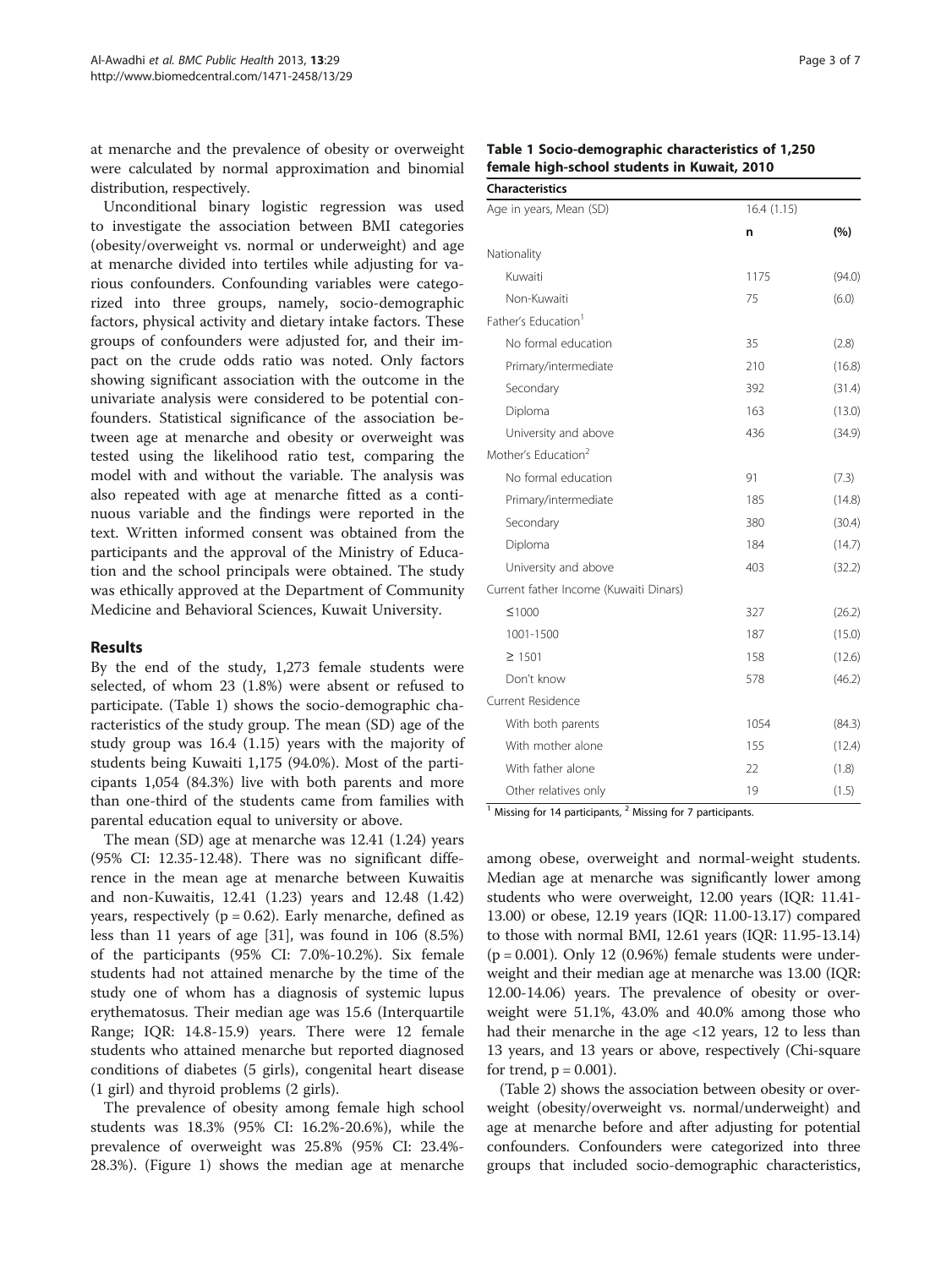<span id="page-3-0"></span>

factors related to physical activity and dietary factors. In order to adjust for confounding by these variables, these groups were added to the model sequentially. The association between age at menarche and obesity or overweight remained evident and significant after adjusting for all potential confounders. The odds of being obese or overweight among girls with age at menarche of 13 years or above was 0.65 times (95% CI: 0.49-0.87) the odds of those with age at menarche less than 12 years ( $p = 0.012$ ). We repeated the analysis in Table 2 with age at menarche fitted as a continuous variable. Age at menarche was inversely and significantly associated with odds of obesity or overweight before and after adjusting for potential confounders, adjusted odds ratio  $0.84$  (0.77-0.93); (p = 0.001).

## **Discussion**

Only few studies have investigated the age at menarche in oil-rich countries in the Gulf region [\[30-33](#page-5-0)]. These studies are old and were conducted among adult women whose reported age at menarche is less reliable [\[34](#page-5-0)]. Thus, the age at menarche among contemporary girls remained unknown, despite the dramatic changes in

socio-economic status and the increasing rates of childhood obesity in the region. Principles of prevention, including Rose Theorem, suggest that small changes in the mean age at menarche will have an enormous impact on public health. This study aimed to estimate the mean age at menarche among contemporary girls in Kuwait and investigate the association between age at menarche and obesity or overweight.

Age at menarche among contemporary girls was estimated to be 12.41 years (95% CI: 12.35-12.48), which is slightly lower than that reported more than a decade ago. While studying the important causes of anaemia among girls in secondary schools in Kuwait, Jackson and Al-Mousa [\[33](#page-5-0)] estimated the age at menarche to be 12.7 years. It is not clear whether the difference represents a genuine decline in age at menarche similar to that reported in the US [\[35](#page-5-0)] (from 12.53 years in 1988/ 1994 to 12.34 years in 1999/2002), Japan [[36\]](#page-5-0) (from 12.3 years for women born 1960 to 12.2 years for women born in 1980), Croatia [[37\]](#page-5-0) (from 12.92 years in 1997 to 12.31 years in 2010) and Ireland [\[38\]](#page-6-0) (from 13.52 years in 1986 to 12.53 years in 2006) or just reflects different methodological approaches. Although there is no data that allow for direct comparison from the region, more than two decades ago, in a cancer survey in Saudi Arabia, a difference of 0.4 year in the age at menarche was reported between women born 20 years ago and women born 45 years ago [[32](#page-5-0)]. Recent reports in western countries suggest that the age at menarche is no longer declining and that it has started to level off [[39,40\]](#page-6-0). With the rapid change in socio-economic status in the region and increasing rates of childhood obesity, it is critical to monitor the trends in the age at menarche by longitudinal studies. Barriers to studying age at menarche that have been described before [\[30](#page-5-0)] seem to have disappeared among contemporary girls in the region.

The current estimate of age at menarche in Kuwait seems to be similar to the current estimates of age at menarche among high school students in most western countries such as Italy (12.4 years) [[39](#page-6-0)], US (12.3 years for black girls and 12.6 years for white girls) [\[41\]](#page-6-0), and

Table 2 Association between obesity or overweight (obesity/overweight vs. normal/underweight) and age at menarche, using multivariate logistic regression

|                          | Odds ratio (95%Cl) |                     |                   |                     |  |  |
|--------------------------|--------------------|---------------------|-------------------|---------------------|--|--|
| Age at menarche          | Model 1            | Model 2             | Model 3           | Model 4             |  |  |
| Less than 12 years       | Ref.               | Ref.                | Ref.              | Ref.                |  |  |
| 12 to less than 13 years | $0.72(0.54-0.96)$  | $0.71(0.53-0.96)$   | $0.73(0.54-0.99)$ | $0.71(0.52-0.97)$   |  |  |
| 13 years or above        | $0.64(0.48-0.84)$  | $0.64(0.49 - 0.85)$ | $0.67(0.50-0.88)$ | $0.65(0.49 - 0.87)$ |  |  |
| P-value                  | 0.005              | 0.006               | < 0.001           | 0.012               |  |  |

Model 1: unadjusted. Model 2 adjusted for Group 1 (i.e. area of residence, living with both parents vs. single parent or a relative). Model 3: adjusted for Group 1 and Group 2 (i.e. presence of disease condition that limits physical activity, amount of running/jogging over the past year, number of hours spent reading/doing homework during weekdays). Model 4: adjusted for Group 1, Group 2 and Group 3 (frequency of dinners prepared away from home, frequency of fast-food intake, frequency of eggs intake, number of servings per day (divided into tertiles) of pasta and rice, number of servings per day of salty snacks and sweets).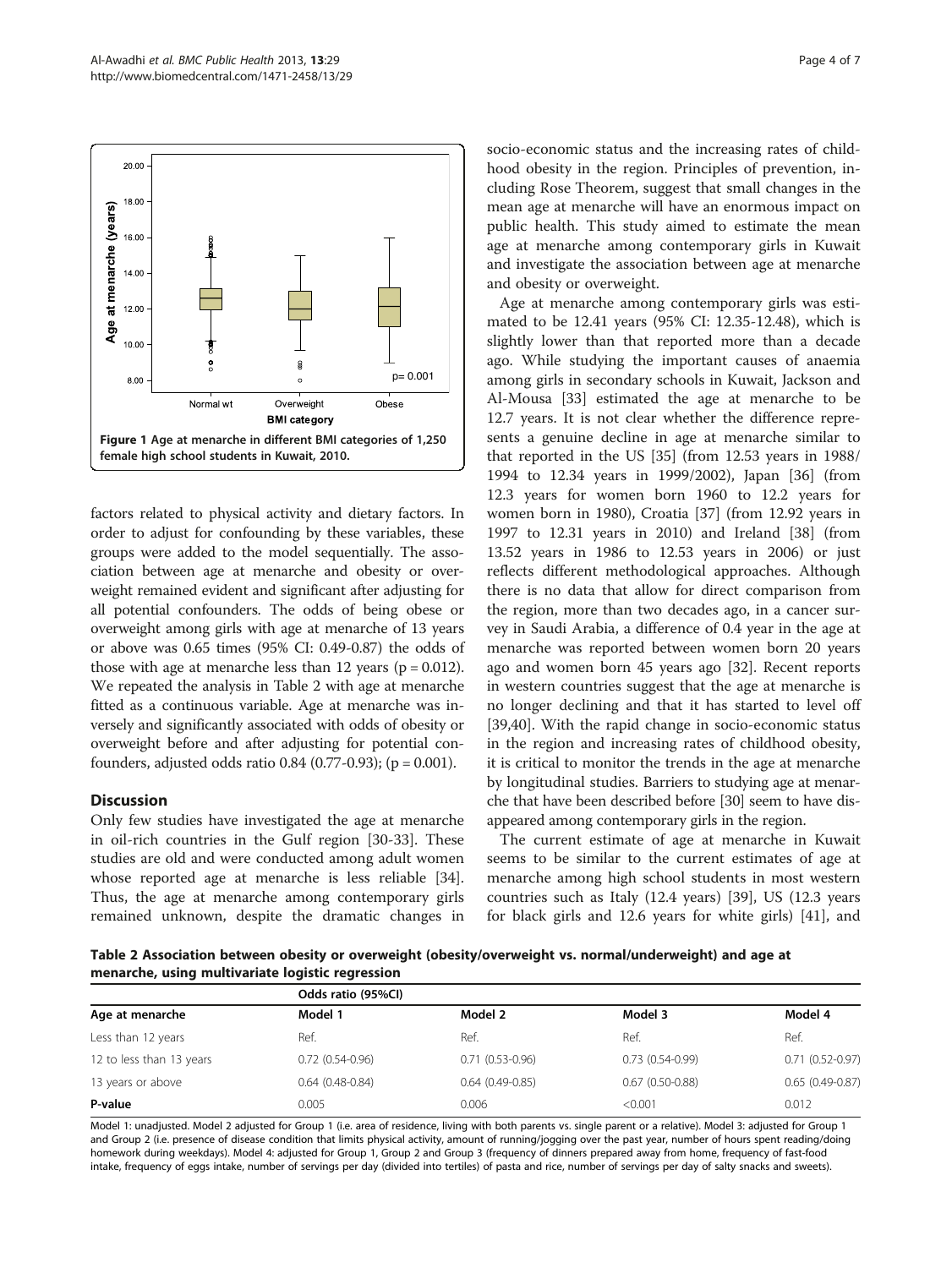UK (12.5 years) [[42\]](#page-6-0); but seems to be lower than that reported from most low-income countries such as Nigeria (15.26 years) [\[43](#page-6-0)], India (13.22 years) [\[44](#page-6-0)], Bangladesh (13.12 years) [\[45](#page-6-0)], Ghana (12.74 years) [\[46](#page-6-0)], Ethiopia (16.9 years) [[47](#page-6-0)], Turkey (13.04 years) [\[48](#page-6-0)], Argentina (12.84 years) [\[49\]](#page-6-0), Indonesia (12.96 years) [[50\]](#page-6-0), and Tanzania (14.8 years) [\[51](#page-6-0)]. Nevertheless, our estimate is similar to that reported among Egyptian girls in secondary schools (12.44 years) [[52\]](#page-6-0). Although comparing age at menarche between different settings has attracted attention in recent years, variation of sexual maturation by race or ethnicity is well documented [[41,53\]](#page-6-0), thus comparing menarcheal age across racially diverse groups would probably be inappropriate.

The prevalence of early menarche, defined as less than 11 years of age, was 8.6%. This is similar to that reported for White American girls (7.8%) [\[54](#page-6-0)] but lower than that reported for Black (12.3%) and Hispanic (13.6%) American girls [\[54](#page-6-0)]. However, the prevalence of early menarche depends on the age limit that is used to define early menarche which is neither definitive nor universal. Some authors have suggested using 5th percentile as an indication for anomalies in pubertal timing [[55](#page-6-0)], which is 10.4 years in our study. Other studies have defined early menarche as one standard deviation below their estimated mean of age at menarche [\[56\]](#page-6-0); according to this definition approximately 1 out of 5 girls in our study would have an early menarche.

One of the primary objectives of this study was to examine the association between age at menarche and obesity or overweight among contemporary girls in Kuwait. There was a significant inverse association between age at menarche and obesity or overweight before and after adjusting for potential confounders, (Table [2](#page-3-0)). This is consistent with recent findings that showed an inverse association between age at menarche and BMI among school girls, which was evident across all socio-economic groups [[39,57,58\]](#page-6-0). Our findings are also consistent with that reported from the United States [[24](#page-5-0)[,59\]](#page-6-0), Croatia [[60](#page-6-0)], and Chile [\[61\]](#page-6-0) where early sexual maturation was associated with obesity among school girls. There are several explanations for the association between age at menarche and obesity, but the specific mechanisms remain unclear. One of the possible explanations is that higher levels of prepubertal BMI lead to an increase in the production and availability of estrogen through various mechanisms, which predisposes to early menarche [\[62\]](#page-6-0). Another explanation suggests that early menarche associates with higher levels of estrogen which increase fat deposition in peripheral adipose tissues [\[55\]](#page-6-0). It is also possible that genetic predisposition for early menarche and obesity are both influenced by independent genetic factors [\[63\]](#page-6-0) but, to date, no specific gene has been identified to be responsible for age at menarche in all ethnicities [\[64\]](#page-6-0).

School enrolment is extremely high in Kuwait which suggests that it is possible to generalize our findings to all girls in public schools in Kuwait, but our findings cannot be extrapolated to adolescents in private schools. It is possible that girls in private schools have even earlier age at menarche because of the high socio-economic status of this particular group although socio-economic factors do not seem to play as significant a role as in the past [\[39](#page-6-0)]. We have used confidential self-administered questionnaire rather than personal interview which resulted in a higher response rate (only 1.8% were absent or refused to participate). Although studies assessing the accuracy of the reported age at menarche by adult women have shown different results [[34](#page-5-0),[65](#page-6-0)-[67\]](#page-6-0), age at menarche reported by schoolgirls is more reliable. In our study, more than 42% of the participants were able to remember the exact date at which menarche had occurred, and the estimated age at menarche from this subgroup was identical to that estimated from the whole study group. We have also explored the impact of the six girls who had not attained menarche by the time of the study by assuming their age at menarche to be the maximum age at menarche in the study group. We also explored exclusion of the girls with disease conditions that may interfere with menarche. Finally, we have collected data on physical activity and dietary intake using locally developed questions which may result in some residual confounding in studying the relationship between age at menarche and obesity.

## Conclusion

In conclusion, the mean age at menarche among contemporary girls in Kuwait was 12.41 years. There is no previous study with adequate methodology to compare and ascertain whether age at menarche has declined over the last few decades in Kuwait or other countries in the Gulf region. There was a significant inverse relationship between age at menarche and obesity or overweight before and after adjusting for potential confounders. Although these findings are consistent with that reported from other regions, they have particular importance in our setting, because of the extremely high rates of childhood obesity and Type 2 diabetes. Changes in age at menarche have important health implications which highlight the need to monitor the trends in age at menarche in Kuwait and other countries in the Gulf region, where lifestyle, socio-economic and dietary factors are rapidly changing. Strategies that combat obesity among adolescents and young adults should take into account early sexual maturation and its consequences as well as environmental factors that may predispose to early menarche.

#### Competing interests

The authors declare that they have no competing interests.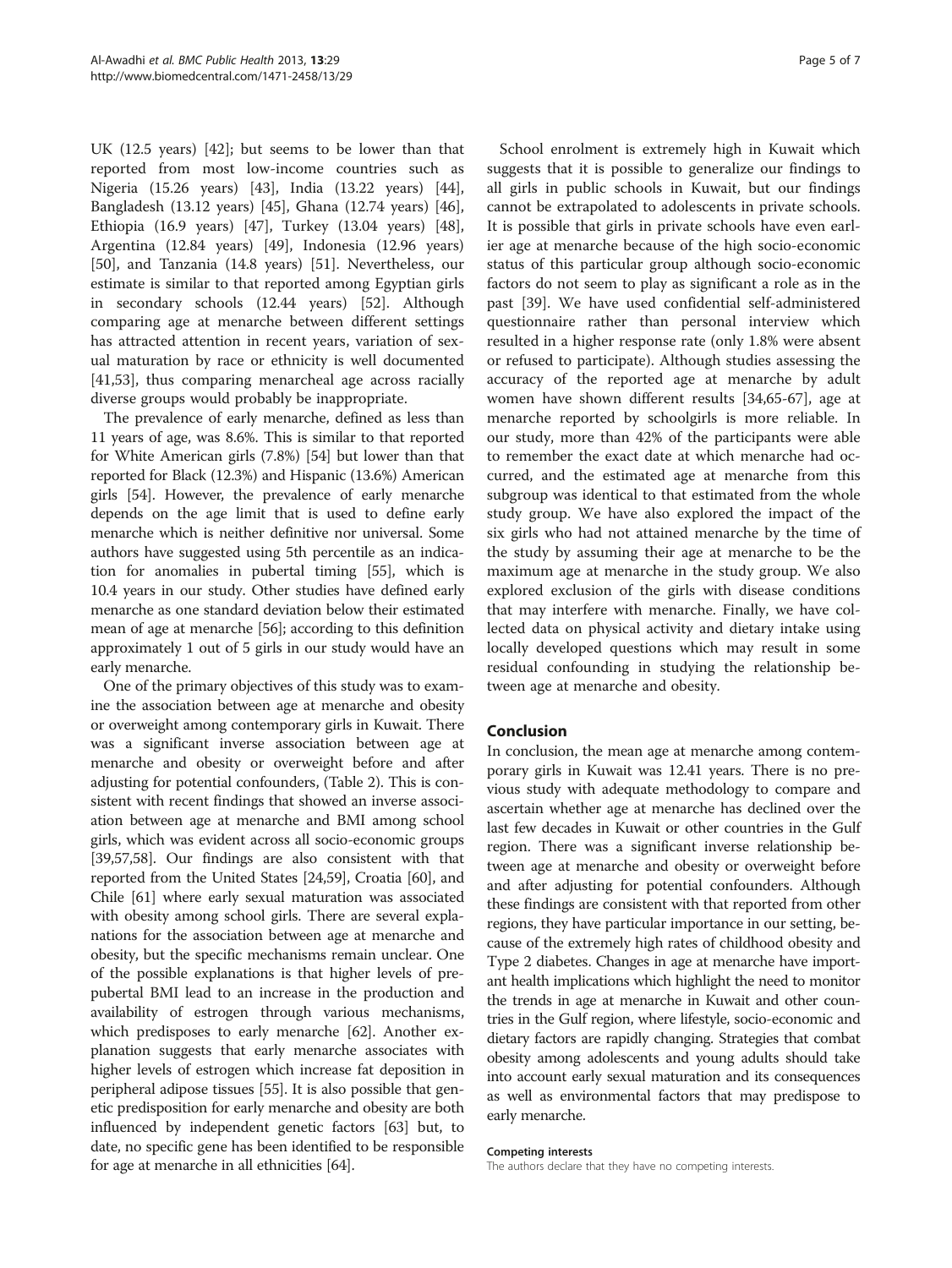#### <span id="page-5-0"></span>Authors' contributions

NAA: Contributed to the study design, data collection, data analysis and data interpretation. NAK: Contributed to the study design, data collection, data analysis and data interpretation. TAH: Contributed to data collection, data analysis and revised the manuscript. DAM: Contributed to data collection, data analysis and revised the manuscript. SEA: Contributed to data collection, data analysis and revised the manuscript. AAT: Design the study, supervised data collection and data analysis, drafted the paper. All authors read and approved the final manuscript.

#### Acknowledgements

Authors would like to thank Dr Reem Al-Sabah and Mrs Anita Suresh for their contribution in the study.

#### Received: 4 October 2012 Accepted: 11 January 2013 Published: 12 January 2013

#### References

- 1. Herman-Giddens ME, Slora EJ, Wasserman RC, Bourdony CJ, Bhapkar MV, Koch GG, Hasemeier CM: Secondary sexual characteristics and menses in young girls seen in office practice: a study from the pediatric research in office settings network. Pediatrics 1997, 99(4):505–512.
- 2. Parent AS, Teilmann G, Juul A, Skakkebaek NE, Toppari J, Bourguignon JP: The timing of normal puberty and the age limits of sexual precocity: variations around the world, secular trends, and changes after migration. Endocr Rev 2003, 24(5):668–693.
- 3. Striegel-Moore RH, McMahon RP, Biro FM, Schreiber G, Crawford PB, Voorhees C: Exploring the relationship between timing of menarche and eating disorder symptoms in Black and White adolescent girls. Int J Eat Disord 2001, 30(4):421–433.
- Kaltiala-Heino R, Kosunen E, Rimpela M: Pubertal timing, sexual behaviour and self-reported depression in middle adolescence. J Adolesc 2003, 26(5):531–545.
- 5. Dreyfus JG, Lutsey PL, Huxley R, Pankow JS, Selvin E, Fernandez-Rhodes L, Franceschini N, Demerath EW: Age at menarche and risk of type 2 diabetes among African-American and white women in the Atherosclerosis Risk in Communities (ARIC) study. Diabetologia 2012, 55(9):2371–2380.
- Stockl D, Doring A, Peters A, Thorand B, Heier M, Huth C, Stockl H, Rathmann W, Kowall B, Meisinger C: Age at menarche is associated with prediabetes and diabetes in women (aged 32–81 years) from the general population: the KORA F4 Study. Diabetologia 2012, 55(3):681–688.
- 7. He C, Zhang C, Hunter DJ, Hankinson SE, Buck Louis GM, Hediger ML, Hu FB: Age at menarche and risk of type 2 diabetes: results from 2 large prospective cohort studies. Am J Epidemiol 2010, 171(3):334–344.
- Lakshman R, Forouhi N, Luben R, Bingham S, Khaw K, Wareham N, Ong KK: Association between age at menarche and risk of diabetes in adults: results from the EPIC-Norfolk cohort study. Diabetologia 2008, 51(5):781–786.
- Stockl D, Meisinger C, Peters A, Thorand B, Huth C, Heier M, Rathmann W, Kowall B, Stockl H, Doring A: Age at menarche and its association with the metabolic syndrome and its components: results from the KORA F4 study. PLoS One 2011, 6(10):e26076.
- 10. Trentham-Dietz A, Nichols HB, Remington PL, Yanke L, Hampton JM, Newcomb PA, Love RR: Correlates of age at menarche among sixth grade students in Wisconsin. WMJ: official publication of the State Medical Society of Wisconsin 2005, 104(7):65–69.
- 11. Petridou E, Syrigou E, Toupadaki N, Zavitsanos X, Willett W, Trichopoulos D: Determinants of age at menarche as early life predictors of breast cancer risk. International journal of cancer Journal international du cancer 1996, 68(2):193–198.
- 12. Hadjisavvas A, Loizidou MA, Middleton N, Michael T, Papachristoforou R, Kakouri E, Daniel M, Papadopoulos P, Malas S, Marcou Y, et al: An investigation of breast cancer risk factors in Cyprus: a case control study. BMC Cancer 2010, 10:447.
- 13. Jacobsen BK, Heuch I, Kvale G: Association of low age at menarche with increased all-cause mortality: a 37-year follow-up of 61,319 Norwegian women. Am J Epidemiol 2007, 166(12):1431–1437.
- 14. Lakshman R, Forouhi NG, Sharp SJ, Luben R, Bingham SA, Khaw KT, Wareham NJ, Ong KK: Early age at menarche associated with cardiovascular disease and mortality. J Clin Endocrinol Metab 2009, 94(12):4953–4960.
- 15. Jacobsen BK, Oda K, Knutsen SF, Fraser GE: Age at menarche, total mortality and mortality from ischaemic heart disease and stroke: the Adventist Health Study, 1976–88. Int J Epidemiol 2009, 38(1):245–252.
- 16. Diaz A, Laufer MR, Breech LL: Menstruation in girls and adolescents: using the menstrual cycle as a vital sign. Pediatrics 2006, 118(5):2245–2250.
- 17. de Muinich Keizer SM, Mul D: Trends in pubertal development in Europe. Hum Reprod Update 2001, 7(3):287–291.
- 18. Whincup PH, Gilg JA, Odoki K, Taylor SJ, Cook DG: Age of menarche in contemporary British teenagers: survey of girls born between 1982 and 1986. BMJ 2001, 322(7294):1095–1096.
- 19. Herman-Giddens ME: The decline in the age of menarche in the United States: should we be concerned? The Journal of adolescent health: official publication of the Society for Adolescent Medicine 2007, 40(3):201–203.
- 20. Lehmann A, Scheffler C, Hermanussen M: The variation in age at menarche: an indicator of historic developmental tempo. Anthropologischer Anzeiger; Bericht uber die biologisch-anthropologische Literatur 2010, 68(1):85–99.
- 21. Cabanes A, Ascunce N, Vidal E, Ederra M, Barcos A, Erdozain N, Lope V, Pollan M: Decline in age at menarche among Spanish women born from 1925 to 1962. BMC Publ Health 2009, 9:449.
- 22. Currie C, Ahluwalia N, Godeau E, Nic Gabhainn S, Due P, Currie DB: Is obesity at individual and national level associated with lower age at menarche? evidence from 34 countries in the health behaviour in school-aged children study. The Journal of adolescent health: official publication of the Society for Adolescent Medicine 2012, 50(6):621–626.
- 23. Ahmed ML, Ong KK, Dunger DB: Childhood obesity and the timing of puberty. Trends in endocrinology and metabolism: TEM 2009, 20(5):237–242.
- 24. Kaplowitz PB, Slora EJ, Wasserman RC, Pedlow SE, Herman-Giddens ME: Earlier onset of puberty in girls: relation to increased body mass index and race. *Pediatrics* 2001, 108(2):347-353.
- 25. Walvoord EC: The timing of puberty: is it changing? Does it matter? The Journal of adolescent health: official publication of the Society for Adolescent Medicine 2010, 47(5):433–439.
- 26. Musaiger AO: Overweight and obesity in eastern mediterranean region: prevalence and possible causes. Journal of obesity 2011, 2011:407237.
- 27. Ng SW, Zaghloul S, Ali HI, Harrison G, Popkin BM: The prevalence and trends of overweight, obesity and nutrition-related non-communicable diseases in the Arabian Gulf States. Obesity reviews: an official journal of the International Association for the Study of Obesity 2011, 12(1):1–13.
- 28. Guy W, Nunn V, Thomas E, Bell J: Obesity, diabetes and longevity in the Gulf: Is there a Gulf Metabolic Syndrome? International Journal of Diabetes Mellitus 2009, 1(1):43–54.
- 29. Abdelalim A, Ajaj N, Al-Tmimy A, Alyousefi M, Al-Rashaidan S, Hammoud MS, Al-Taiar A: Childhood obesity and academic achievement among male students in public primary schools in Kuwait. Medical principles and practice: international journal of the Kuwait University, Health Science Centre 2012, 21(1):14–19.
- 30. Badrinath P, Ghazal-Aswad S, Parfitt D, Osman N: Cultural and ethnic barriers in conducting research. Factors influencing menarche in the United Arab Emirates. Saudi medical journal 2004, 25(11):1626–1630.
- 31. Babay ZA, Addar MH, Shahid K, Meriki N: Age at menarche and the reproductive performance of Saudi women. Ann Saudi Med 2004, 24(5):354–356.
- Jabbar FA, Wong SS: Age at menarche and reproductive pattern among Saudi women. J R Soc Health 1988, 108(3):94-96.
- 33. Jackson RT, Al-Mousa Z: Iron deficiency is a more important cause of anemia than hemoglobinopathies in Kuwaiti adolescent girls. J Nutr 2000, 130(5):1212–1216.
- 34. Cooper R, Blell M, Hardy R, Black S, Pollard TM, Wadsworth ME, Pearce MS, Kuh D: Validity of age at menarche self-reported in adulthood. J Epidemiol Community Health 2006, 60(11):993-997
- 35. Anderson SE, Must A: Interpreting the continued decline in the average age at menarche: results from two nationally representative surveys of U.S. girls studied 10 years apart. J Pediatr 2005, 147(6):753-760.
- 36. Hosokawa M, Imazeki S, Mizunuma H, Kubota T, Hayashi K: Secular trends in age at menarche and time to establish regular menstrual cycling in Japanese women born between 1930 and 1985. BMC Womens Health 2012, 12(1):19.
- 37. Vecek N, Vecek A, Zajc Petranovic M, Tomas Z, Arch-Vecek B, Skaric-Juric T, Milicic J: Secular trend of menarche in Zagreb (Croatia) adolescents. Eur J Obstet Gynecol Reprod Biol 2012, 160(1):51–54.